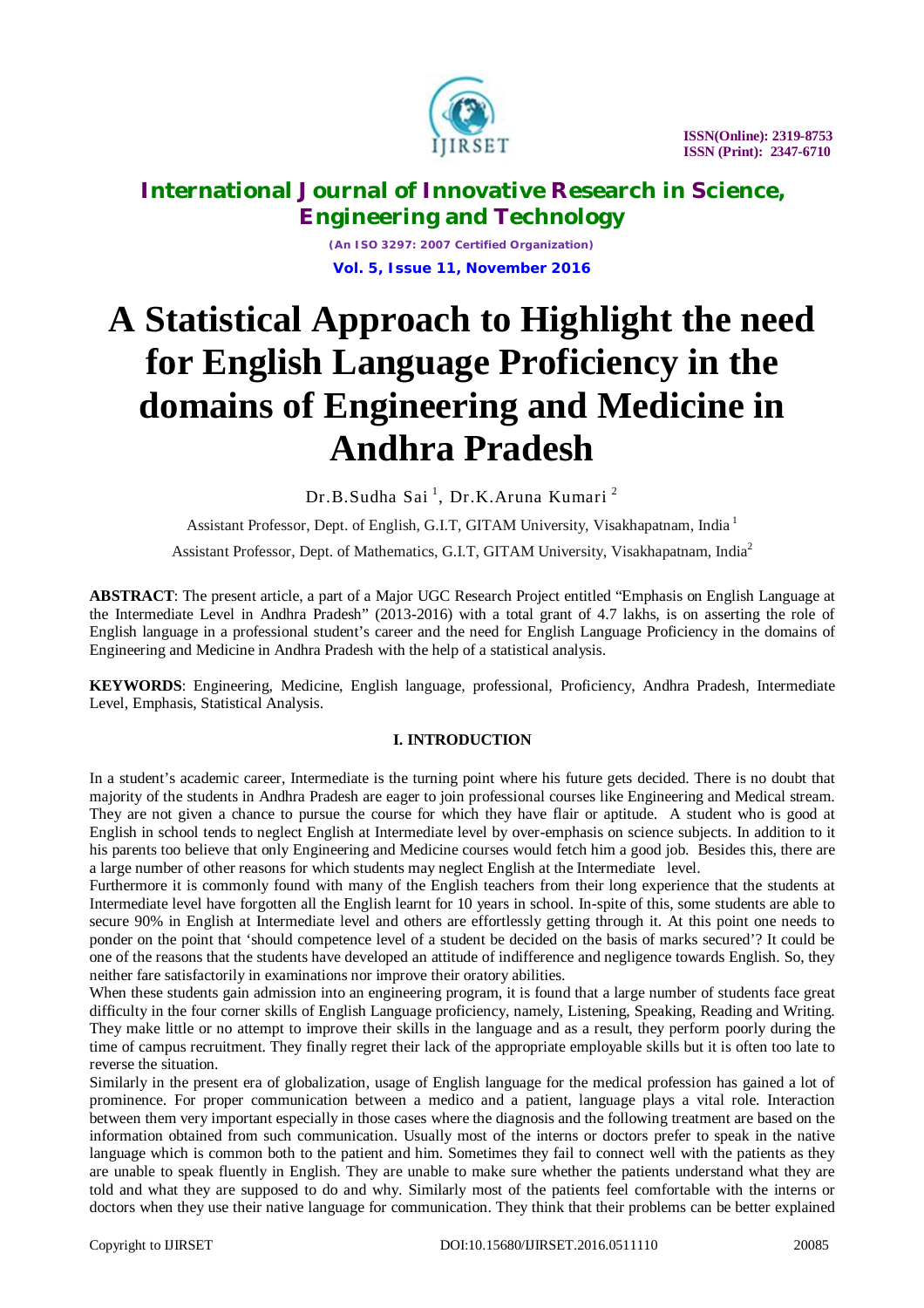

*(An ISO 3297: 2007 Certified Organization)*

**Vol. 5, Issue 11, November 2016**

by talking in the native tongue. On the other hand there are also some patients who flinch when an intern or a doctor doesn't speak fluent English.

#### **II. LITERATURE SURVEY**

National Employability Report by Aspiring Minds states that "India has a sizeable engineering talent pool. It produces about five lakh Engineering graduates every year, but only less than one- fifth of the total number of them are fit to be employable, especially in IT service sector. It also says that the percentage of ready to be employed engineers for IT Jobs is dismally low at 2.68%". The report which covered more that 55000 engineering students, who graduated in 2011, highlighted the fact that the zeal to increase the number of colleges has impacted on the quality drastically.

According to Purple Leap Survey conducted in the year 2012, only one out of ten students graduating from tier 2,3and 4 Engineering colleges can be readily employable. It also pointed out regarding the huge gap between education and employability of the so-called Engineering graduates. One third of these graduates who have done academically well by securing 60% marks are unfit for employment even after being given proper training. The pass percentage of final year of Engineering in Andhra Pradesh was 49% in 2006, 35 % in 2007, 29 % in 2008. According to Aspiring Minds National Employability Report, which is based on a study of more than 1,50,000 engineering students who graduated in 2015 from over 650 colleges, 80% of the them are unemployable

#### III. **SCOPE OF RESEARCH**

 Companies today want candidates possessing the three critical skills- Communication, Problem solving and Technical Skills, and ready to start working from day one, because nobody wants to spend and money on training. So students will need to do all that they can do to work on their skills and be industry ready. Just going to college and finishing their studies is evidently not enough. .

 Similarly as most of the medical books are written in English and the entire syllabus is taught in English, it becomes a prerequisite for a medico to have a working knowledge in English. Besides, all the latest journals and magazines are written in English and it is the medium of communication for doctors or medicos at all the national and international conferences. In-spite of all the above reasons English has become a disconnect language for the medicos after their twelfth standard. Thus some of the interns with their good subject knowledge fail to connect properly with patients coming from different states due to poor grip on English language. They further miss better job prospects outside their respective state and country only due to poor hold on English Language.

#### IV. **PROPOSED METHODOLOGY AND DISCUSSION**

As a part of the main project, the present study has been conducted in some of the professional colleges of Visakhapatnam district by gathering information through questionnaires, personal interviews of the professionals. Students from 5 Engineering colleges and 4 medical colleges have been selected, thus making a total sample of around 200 engineering students and 100 medical students. After a gap of one month, collection of the filled-in questionnaires and personal interviews are carried out. To analyze the data, some statistical tools that bring out the best results have been used. The tools used are descriptive statistics with frequencies and factor analysis. The software used to carry out statistical analysis is SPSS (Statistical Package for The Social Sciences) and the questionnaire canvassed to  $3<sup>rd</sup>$  year students of Professional Courses is as follow;

1. Name of the student:

2. Name of the college:

3. Stream: Engineering/Medical/Dental

4. Do you think that having fluency in English is a boon for all Professional courses: Yes/No

5. Do you feel that a student with fluency in English has an edge over a student who is not

so fluent in English: Yes/No

6. How do you feel when compared to your counterpart coming from Telugu Medium background: a)Subject understanding-poor/good/very good/excellent

b)Subject expression------poor/good/very good/excellent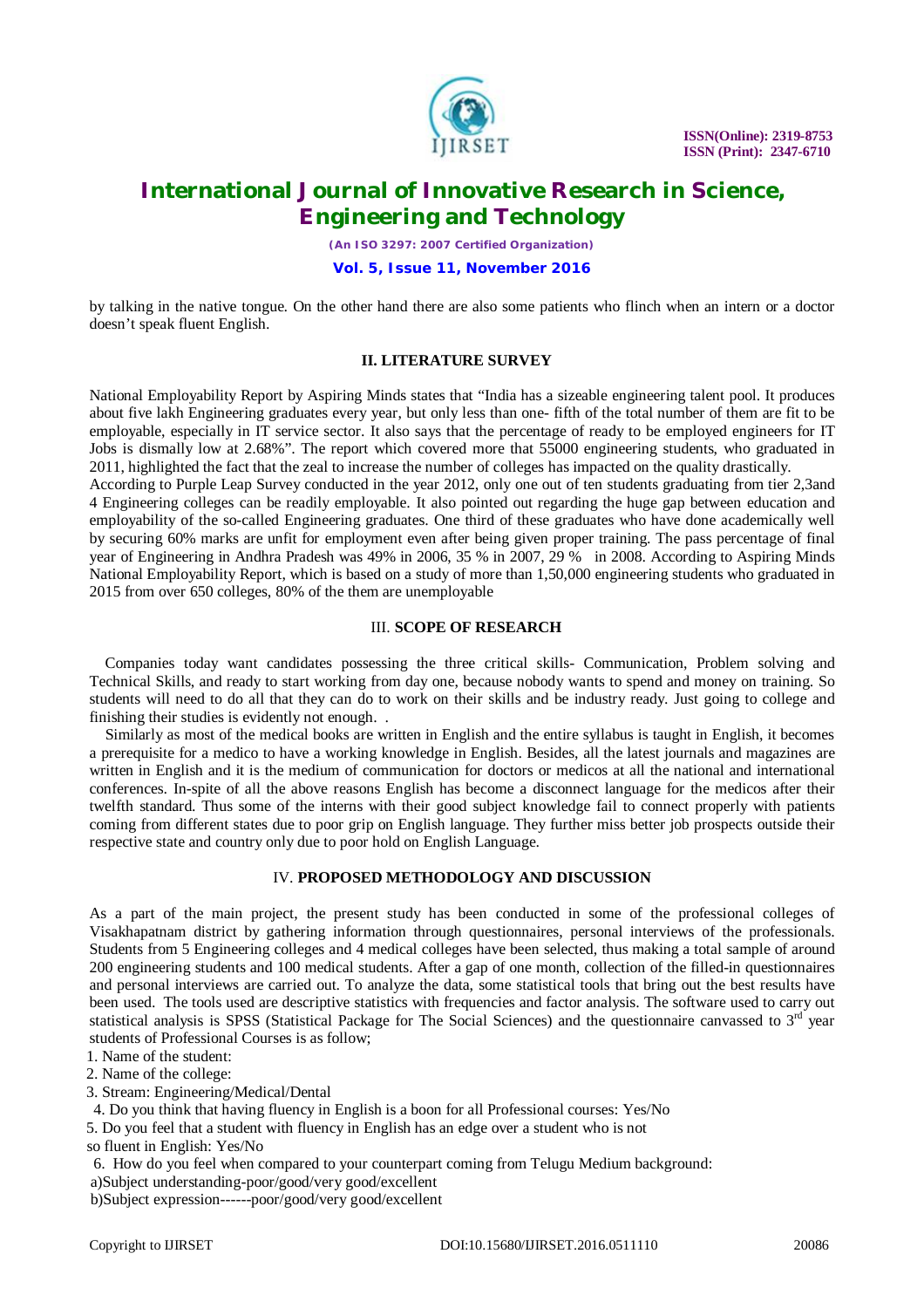

*(An ISO 3297: 2007 Certified Organization)*

**Vol. 5, Issue 11, November 2016**

c) Oral communication----poor/good/very good/excellent

d) Written communication-poor/good/very good/excellent

7. Do your teachers insist on speaking on English in the class: Yes/No

8. In which language do you interact with your friends outside the classroom: English/others

9. Do you agree that a person with fluent English has higher confidence levels compared to his Academic peers: Yes/No

10. Don't you agree that all the latest developments in various professional fields can be accessed from journals/publications that are published in English : Yes/No

11. Do you agree with the view that "English is the window to the world": Yes/No

12. Do you agree with the view that a strong grip on English will bring about an all-round

development of your personality including various soft-skills& emotional intelligence: Yes/No

13. Do you regret now that you have neglected English, which has led to your inability to express properly: Yes/No

14. Do you wish to overcome the deficiency being created by neglecting English at the Intermediate level: Yes/No

#### V. **EXPERIMENTAL RESULTS WITH TABLES & GRAPHS**

To analyse the data of professional students, a popular dimension reduction technique, Factor Analysis is used to study the correlation structure among variables. It partitions the manifest variables in to groups and each partition further signifies the effect of a latent variable called common factor. These new variables stand for constructs that cannot be directly measured. Such an analysis is vital in different fields of research such as marketing of various companies that spend huge amount of money towards advertisement of their products. This further facilitates to know whether it is worth spending money on an advertisement.

The objectives of the questionnaire:

- What are the factors that influence an engineer, a medico or a dental student in neglecting English language at their Intermediate level?
- Are the influencing factors same for the engineering students and the medicos?

The sampling units consist of200 samples of engineering students and 100 medicos including dental, which further rate several variables on a 5 and 2-point semantic Likert-scale. The data obtained then is analysed by using Factor procedure of SPSS package. In Data Screening after being given a set of variables, SPSS usually finds a factor solution to that particular set. The solution obtained does not have any real meaning in-case the variables analysed turnout to be insensible. There are several techniques such as study correlation among the variables, Anti-Image Matrix, Kaiser-Meyer-Olkin Measure of Sampling Adequacy that can be used to know whether to proceed with factor analysis of the given data set.

Kaiser-Meyer-Olkin Measure of Sampling Adequacy method is a popular diagnostic measure and provides a measure to assess the extent to which the indicators of a construct belong together. There are no statistical tests for the KMO measure and the following guidelines are suggested (by Kaiser and Rice):

| <b>KMO</b> Measure | Recommendation |  |  |  |  |
|--------------------|----------------|--|--|--|--|
| > 0.9              | Marvelous      |  |  |  |  |
| $0.80+$            | Meritorious    |  |  |  |  |
| $0.70+$            | Middling       |  |  |  |  |
| $0.60+$            | Mediocre       |  |  |  |  |
| $0.50+$            | Miserable      |  |  |  |  |
| Below $0.50$       | Unacceptable   |  |  |  |  |

This criterion is accurate when there are less than 30 variables and communalities after extraction are greater than 0.7. On the other hand when the sample size exceeds 250 then the average communality is greater than 0.6. The Kaiser-Meyer-Olkin Measure of Sampling Adequacy and Bartlett's Test values obtained for the data under analysis are given in the following table.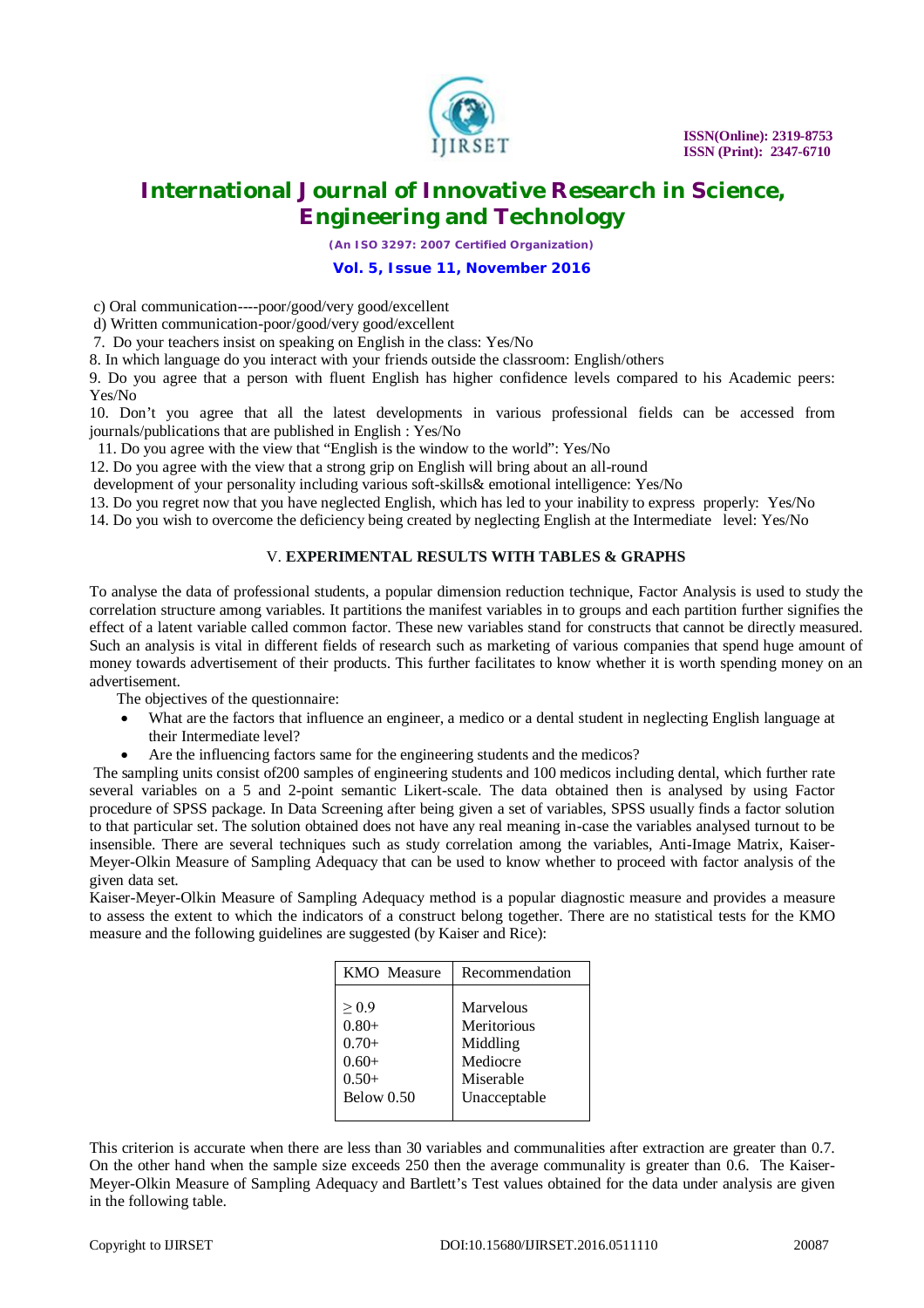

*(An ISO 3297: 2007 Certified Organization)* **Vol. 5, Issue 11, November 2016**

#### **KMO and Bartlett's Test**

| Kaiser-Meyer-Olkin Measure of Sampling Adequacy. | .806 |            |
|--------------------------------------------------|------|------------|
| Bartlett's Test of Sphericity Approx. Chi-Square |      | 256.027    |
|                                                  | df   | $\vert$ 10 |
|                                                  | Sig. | .000       |

Hence the KMO value, 0.806, suggests the appropriateness to proceed with factor analysis of the data on hand.

Further Bartlett's Test of Sphericity tests the null hypothesis to find out whether the original correlation matrix is an identity matrix, which would indicate that, the variables are unrelated. For factor analysis there has to be some relationships between variables and if the correlation matrix is an identity matrix then all correlation coefficients would be zero. Therefore, the present test has to be significant as it gives the result of the test. As very small values (less than 0.5) indicate that there are probably significant relationships among the variables, a significant test tells that the correlation matrix is not an identity matrix. Finally one can expect some relationships between the variables. Had the value been more than 0.10, then it would have indicated the unsuitability of the data for factor analysis. As the significance value is 0.000 for the problem under analysis, it can be said that the variables are not independent.

Further the Extraction of Factors consists of selecting the method of extracting the components, the number of components to be extracted, and the method of rotation for interpretation of the factors. At present, the Principal Component Method of extraction and the Varimax method of rotation are taken into consideration. The number of factors extracted is based on Eigen value more than one rule.

Usually Communalities table gives the proportion of variance explained by the underlying factors. After extraction, some of the factors are discarded and the amount of variance in each variable that can be explained by the retained factors is represented by the communalities table below. It shows that the factors included in the analysis have accounted for fairly good amount of communalities among all the variables for both medical and engineering streams. Most of the communalities are above 0.4 and these values range from a minimum of 0.433 to a maximum of 0.799.

#### **Communalities<sup>a</sup>**

|                                                                        |         | Extraction | Extraction |
|------------------------------------------------------------------------|---------|------------|------------|
|                                                                        | Initial | value for  | value for  |
|                                                                        | value   | medical    | engineers  |
| 1. Do you think that having fluency in English language is a boon at   | 1.000   | .730       | .441       |
| all professional courses:                                              |         |            |            |
| 2. Do you feel that a student with fluency in English has an edge over | 1.000   | .799       | .583       |
| a student who is not so good at English:                               |         |            |            |
| 3. Do the teachers insist on speaking in English in the class:         | 1.000   | .602       | .831       |
| In which language do you interact with your friends outside the        | 1.000   | .444       | .438       |
| classroom:                                                             |         |            |            |
| 4. Do you agree that a person with fluent English has higher           | 1.000   | .705       | .539       |
| confidence levels compared to his academic peers:                      |         |            |            |
| 5. Don't you agree that all the latest developments in various         | 1.000   | .717       | .663       |
| professional fields can be accessed from journals/publications that    |         |            |            |
| are published in English:                                              |         |            |            |
| 6. Do you agree with the view that "English is the window to the       | 1.000   | .433       | .724       |
| world":                                                                |         |            |            |
| 7. Don't you think as a student that fluency in English would make     | 1.000   | .703       | .765       |
| you stand in good stead:                                               |         |            |            |
| 8. Do you agree with the view that a strong grip on English will bring | 1.000   | .683       | .687       |
| about an all-round development of your personality including various   |         |            |            |
| soft skills:                                                           |         |            |            |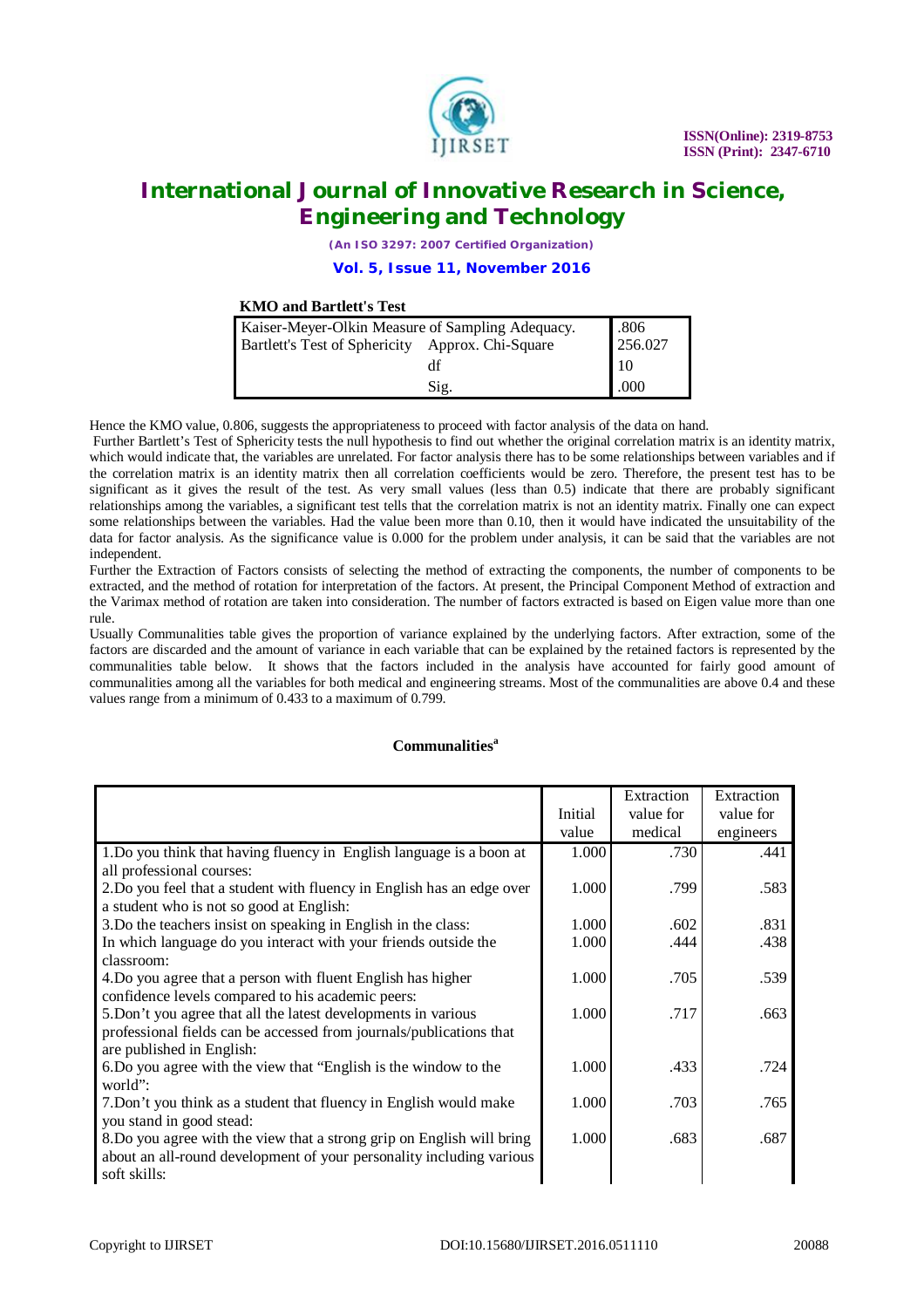

*(An ISO 3297: 2007 Certified Organization)*

**Vol. 5, Issue 11, November 2016**

| 9. Do you regret now that you have neglect English, which has led to                                                                            | 1.000 | .613 | .514                  |
|-------------------------------------------------------------------------------------------------------------------------------------------------|-------|------|-----------------------|
| your inability to express yourself:<br>10. Do you wish to overcome the deficiency being created by<br>neglecting English at intermediate level: | 1.000 | .741 | $.453$ $\blacksquare$ |

Extraction Method: Principal Component Analysis.

a. Only for the cases where stream = medical/engineering is used in the analysis phase.

Some of the popular criteria are Eigen value greater than one rule and Total variance explained. Further the Total Variance Explained table given below says that there are three Eigen values greater than one. The maximum Eigen value among all the values is 0.941and it is much below the unity. Further it can also be noted that the three factors that are larger than one and corresponding to these Eigen values, together account for 65.180% of total variance. Considering the kind of social survey, the amount of variance explained by the factor model is regarded to be fairly good.

|                                       | Total Variance Explained |                      |          |                                   |          |              |                          |          |        |
|---------------------------------------|--------------------------|----------------------|----------|-----------------------------------|----------|--------------|--------------------------|----------|--------|
| Co                                    |                          |                      |          | <b>Extraction Sums of Squared</b> |          |              | Rotation Sums of Squared |          |        |
| mp                                    |                          | Initial Eigen values |          |                                   | Loadings |              |                          | Loadings |        |
| on                                    |                          | $%$ of               | Cumulati |                                   | $%$ of   |              |                          | $%$ of   | Cumula |
| ent                                   | Total                    | Variance             | ve $%$   | Total                             | Variance | Cumulative % | Total                    | Variance | tive % |
| l 1                                   | 2.392                    | 21.743               | 21.743   | 2.392                             | 21.743   | 21.743       | 2.112                    | 19.199   | 19.199 |
| $\begin{array}{c} 2 \\ 3 \end{array}$ | 2.123                    | 19.303               | 41.047   | 2.123                             | 19.303   | 41.047       | 2.049                    | 18.623   | 37.822 |
|                                       | 1.342                    | 12.200               | 53.247   | 1.342                             | 12.200   | 53.247       | 1.540                    | 14.002   | 51.824 |
| $\overline{4}$                        | 1.313                    | 11.933               | 65.180   | 1.313                             | 11.933   | 65.180       | 1.469                    | 13.356   | 65.180 |
| 5                                     | .941                     | 8.556                | 73.736   |                                   |          |              |                          |          |        |
| 6                                     | .824                     | 7.490                | 81.226   |                                   |          |              |                          |          |        |
| 17                                    | .702                     | 6.379                | 87.605   |                                   |          |              |                          |          |        |
| 8                                     | .473                     | 4.296                | 91.901   |                                   |          |              |                          |          |        |
| $\overline{Q}$                        | .397                     | 3.605                | 95.506   |                                   |          |              |                          |          |        |
| 10                                    | .328                     | 2.979                | 98.485   |                                   |          |              |                          |          |        |
| <sup>11</sup>                         | .167                     | 1.515                | 100.000  |                                   |          |              |                          |          |        |

 **Total Variance Explained**

Extraction Method: Principal Component Analysis.

a. Only for the cases where stream = Medical is used in the analysis phase.

|  |  | <b>Total Variance Explained</b> |
|--|--|---------------------------------|
|--|--|---------------------------------|

|                 |       |                     |            | <b>Extraction Sums of Squared</b> |          |            | Rotation Sums of Squared |          |        |
|-----------------|-------|---------------------|------------|-----------------------------------|----------|------------|--------------------------|----------|--------|
|                 |       | Initial Eigenvalues |            |                                   | Loadings |            |                          | Loadings |        |
| Com             |       |                     |            |                                   |          |            |                          |          | Cum    |
| pone            |       | $%$ of              | Cumulative |                                   | $%$ of   | Cumulative |                          | $%$ of   | ulativ |
| nt              | Total | Variance            | $\%$       | Total                             | Variance | %          | Total                    | Variance | $e\%$  |
| l 1             | 2.116 | 19.233              | 19.233     | 2.116                             | 19.233   | 19.233     | 2.073                    | 18.848   | 18.84  |
|                 |       |                     |            |                                   |          |            |                          |          |        |
| $\overline{2}$  | 1.739 | 15.808              | 35.041     | 1.739                             | 15.808   | 35.041     | 1.663                    | 15.123   | 33.97  |
|                 |       |                     |            |                                   |          |            |                          |          |        |
| $\overline{3}$  | 1.542 | 14.018              | 49.060     | 1.542                             | 14.018   | 49.060     | 1.605                    | 14.595   | 48.56  |
|                 |       |                     |            |                                   |          |            |                          |          |        |
| $\overline{4}$  | 1.243 | 11.298              | 60.358     | 1.243                             | 11.298   | 60.358     | 1.297                    | 11.792   | 60.35  |
|                 |       |                     |            |                                   |          |            |                          |          | 8      |
| $5\overline{5}$ | .957  | 8.697               | 69.055     |                                   |          |            |                          |          |        |
| 6               | .874  | 7.945               | 77.000     |                                   |          |            |                          |          |        |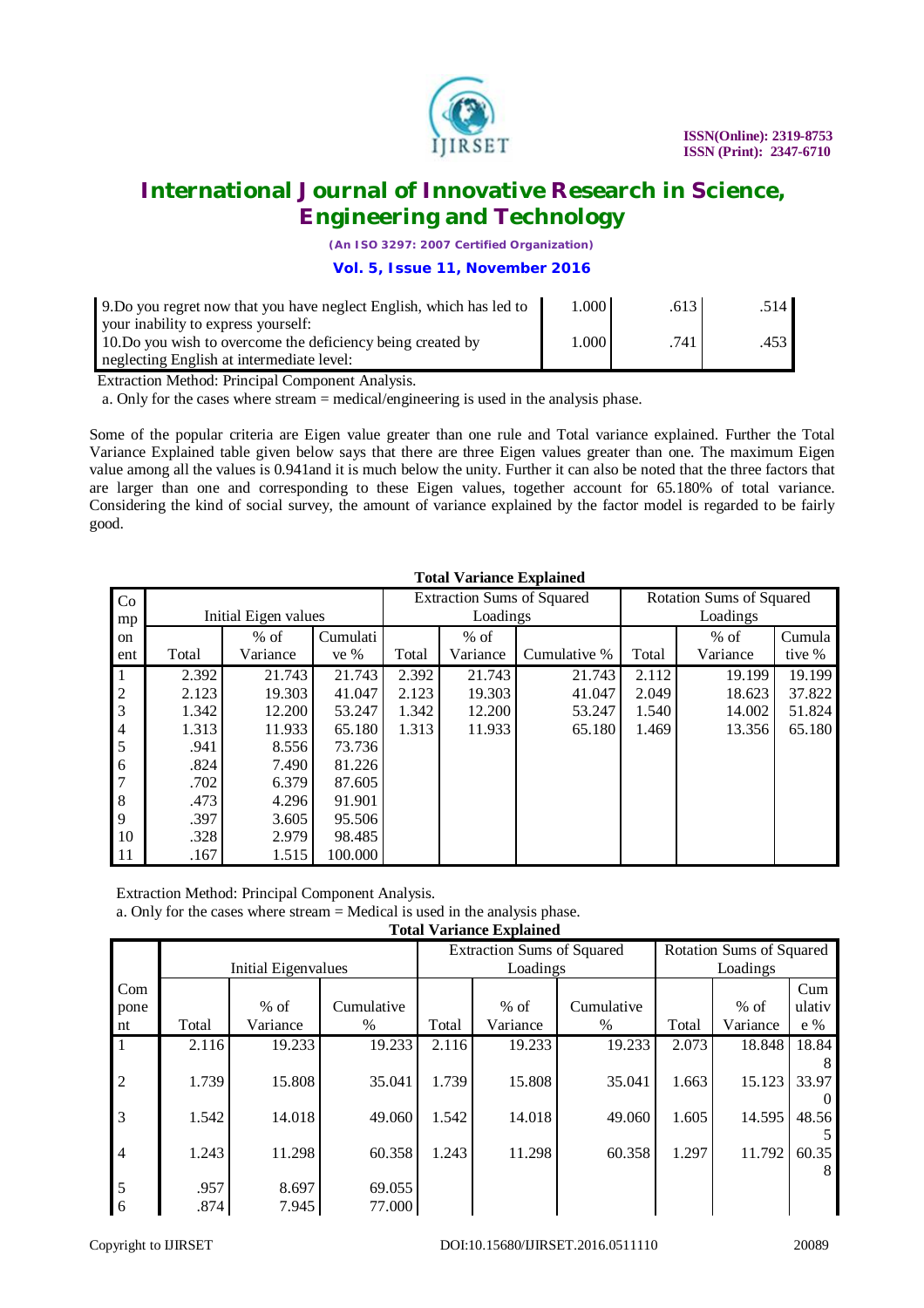

*(An ISO 3297: 2007 Certified Organization)* **Vol. 5, Issue 11, November 2016**

| $\overline{a}$ | .715 | 6.502 | 83.502  |  |  |
|----------------|------|-------|---------|--|--|
| 8              | .683 | 6.205 | 89.706  |  |  |
| 9              | .486 | 4.414 | 94.120  |  |  |
| <sup>10</sup>  | .428 | 3.891 | 98.011  |  |  |
| ' 11           | .219 | 0.989 | 100.000 |  |  |

Extraction Method: Principal Component Analysis.

a. Only for the cases where stream = Engineering is used in the analysis phase.

The component matrix gives the estimated factor loadings. The elements of this matrix describe the covariance or the correlations between the manifest variables and the latent common factors depending on whether the covariance matrix or the correlation matrix is involved in the analysis. The sum of squares of the row elements of component matrix gives the communality of the corresponding variable. Using which we can estimate the specific variances of the manifest variables. Similarly the sum of squares of the column elements of the component matrix gives the Eigen values of the covariance / correlation matrix. These values help in the computation of the proportion of variance explained by each factor. The method of estimation used to get the component matrix is the principle component method of estimation. This is referred to as un-rotated factor solution.

Further the elements of the loading matrix or the coefficients of the factor model are displayed in the Component Matrix Table below. Factor loadings of this order are usually neglected. From the table below, it is observed that there are some values that are loaded on more than one factor. Thus this complicates the problem of identification of factors and necessitates rotation.

#### **Component Matrix for Medical Students:**

| <b>Factors For Medical Students</b>                                                | Comp1 | Comp2 | Comp3 | Comp4 |
|------------------------------------------------------------------------------------|-------|-------|-------|-------|
| 1. Fluency in Eng. is a boon:                                                      |       | 0.585 |       |       |
| 2, Fluency in Eng .has an edge:                                                    |       | 0.761 |       |       |
| 3. Teachers insist on speaking in Eng:                                             |       |       |       | 0.526 |
| 4. Speaking in Eng. Outside the class:                                             | 0.616 |       |       |       |
| 5. Fluency in Eng. adds to confidence:                                             |       |       | 0.78  |       |
| 6. All latest developments are in Eng:                                             | 0.701 |       |       |       |
| 7. Eng. is the window to the world:<br>8. Fluency in Eng. stands in good<br>stead: | 0.437 | 0.621 |       |       |
| 9. It helps in all round development:                                              | 0.561 |       |       |       |
| 10. Regret over neglecting Eng;                                                    | 0.575 |       |       |       |
| 11. Wish to overcome the deficiency:                                               |       |       |       | 0.727 |

- 1. Fluency i
- 2, Fluency i
- 3.Teachers 4.Speaking
- 5.Fluency i
- 6.All latest
- 7.Eng.is the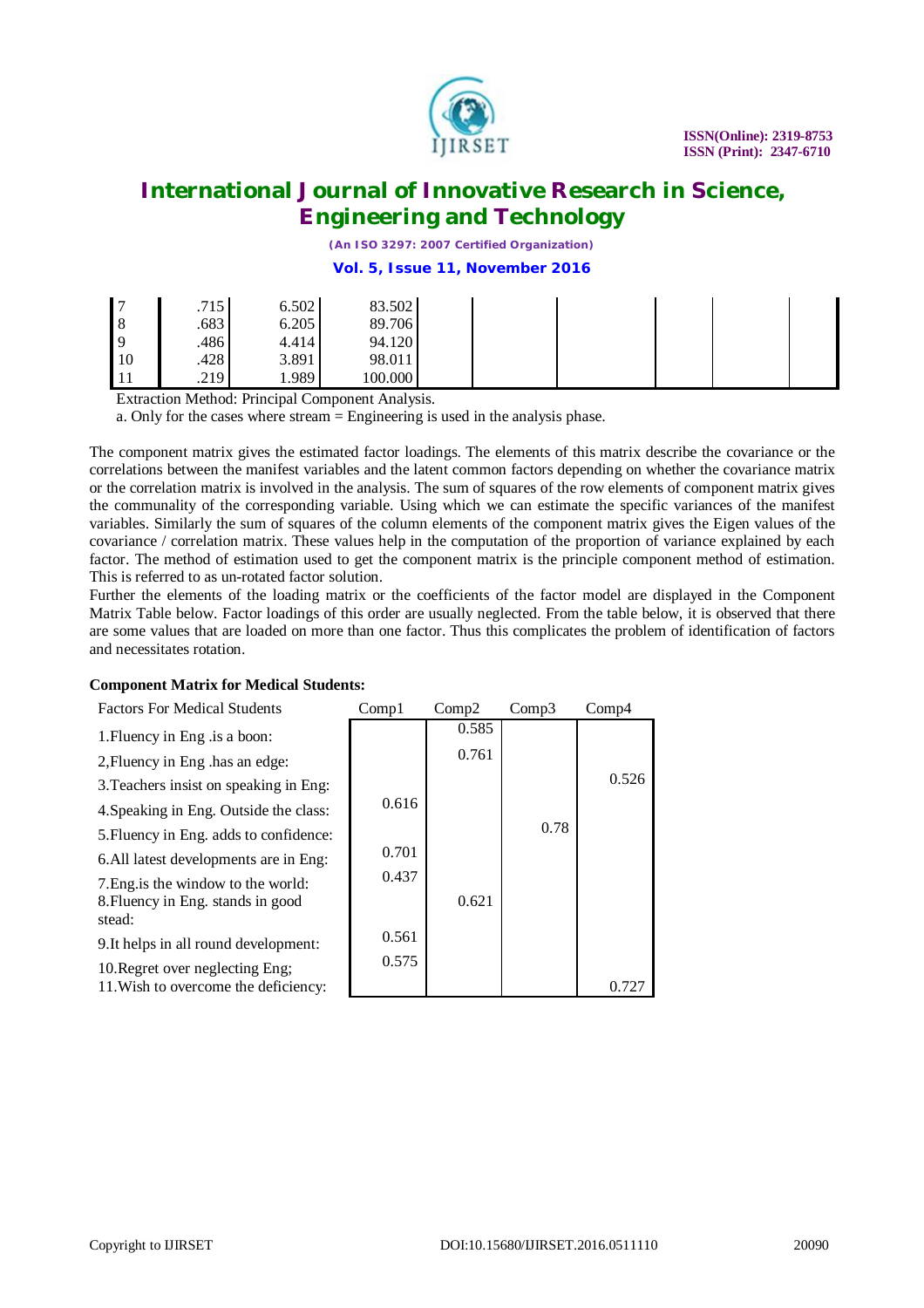

*(An ISO 3297: 2007 Certified Organization)* **Vol. 5, Issue 11, November 2016**



#### **Component Matrix For Engineering Students:**

| <b>Factors For Engineering Students</b>  | Compl | Comp2    | Comp3    | Comp <sub>4</sub> |
|------------------------------------------|-------|----------|----------|-------------------|
| 1. Fluency in Eng . is a boon:           | 0.123 | 0.622    | 0.152    | $-0.125$          |
| 2. Fluency in Eng .has an edge:          | 0.065 | 0.654    | 0.11     | $-0.374$          |
| 3. Teachers insist on speaking in Eng:   | 0.029 | 0.169    | 0.02     | 0.895             |
| 4. Speaking in Eng. Outside the class:   | 0.143 | 0.029    | 0.422    | 0.395             |
| 5. Fluency in Eng. adds to confidence:   | 0.281 | 0.611    | 0.288    | $-0.066$          |
| 6. All latest developments are in Eng:   | 0.772 | 0.166    | 0.08     | $-0.018$          |
| 7. Eng. is the window to the world:      | 0.786 | 0.204    | 0.245    | 0.073             |
| 8. Fluency in Eng. stands in good stead: | 0.343 | $-0.038$ | 0.707    | $-0.058$          |
| 9. It helps in all round development:    | 0.132 | $-0.375$ | 0.715    | $-0.129$          |
| 10. Regret over neglecting Eng:          | 0.567 | 0.283    | 0.215    | 0.259             |
| 11. Wish to overcome the deficiency:     | 0.571 | 0.062    | $-0.349$ | $-0.032$          |



From the above two matrixes one observes that most of the variables are loaded on to the first factor. A subset of the variables are loaded both on to the first and second factors and further another subset of the variables loaded both on to the first and second factor. One also observe that only one variable on the second factor has its loading value more than that of their counterparts on the first. However commonsense says that they do not belong to a single category. This makes interpretation of the factors difficult. To facilitate the interpretation of the factors, the varimax rotation is considered. In Rotated component matrix all the variables have got partitioned into three mutually exclusive groups and are clearly interpretable. This explains how the rotation of initial factor solution is useful in the interpretation of factors.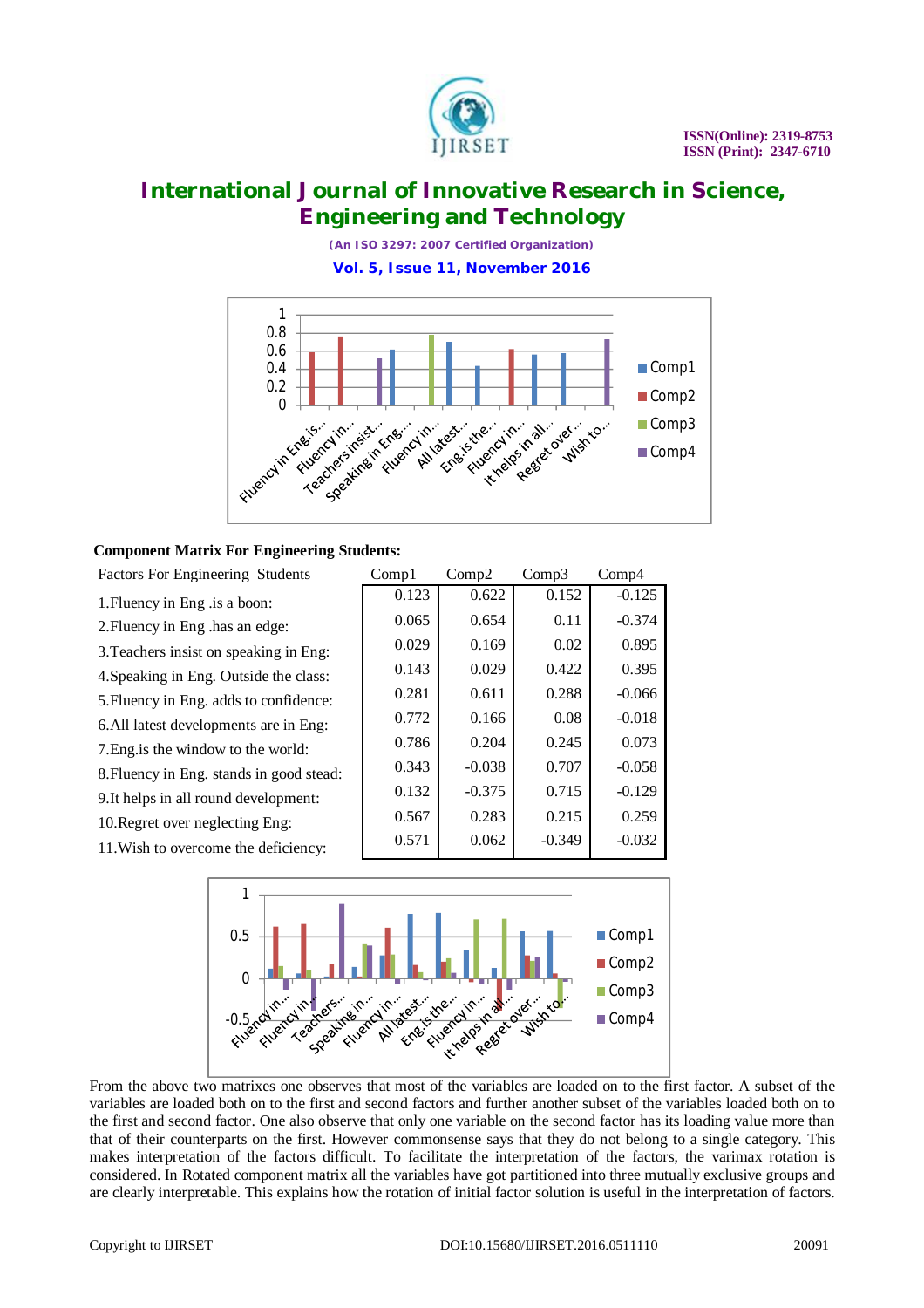

*(An ISO 3297: 2007 Certified Organization)* **Vol. 5, Issue 11, November 2016**

The factor solution obtained below clearly shows all the three mutually exclusive groups in the total set of variables. It can be further noted that the relative order of the factors are the same as in the case of the total sample.

### **Rotated Component Matrix For Medical Students:**

| <b>Factors For Medical Students</b>                                      | Comp.1 | Comp.2 | Comp.3 | Comp.4 |
|--------------------------------------------------------------------------|--------|--------|--------|--------|
| 1. Fluency in Eng. is a boon:                                            |        | 0.845  |        |        |
| 2. Fluency in Eng. has an edge:                                          |        | 0.871  |        |        |
| 3. Teachers insist on speaking in Eng:                                   |        |        |        | 0.664  |
| 4. Speaking in Eng. Outside the class:                                   |        |        | 0.483  |        |
| 5. Fluency in Eng. adds to confidence:                                   |        |        | 0.788  |        |
| 6. All latest developments are in Eng:                                   | 0.788  |        |        |        |
| 7. Eng. is the window to the world:<br>8. Fluency in Eng. stands in good |        | 0.596  |        |        |
| stead:                                                                   | 0.809  |        |        |        |
| 9. It helps in all round development:                                    |        |        | 0.702  |        |
| 10. Regret over neglecting Eng:                                          | 0.707  |        |        |        |
| 11. Wish to overcome the deficiency:                                     |        |        |        | 0.842  |



 Extraction Method: Principal Component Analysis. Rotation Method: Varimax with Kaiser Normalization. a. Rotation converged in 5 iterations.

b. Only for the cases where stream = Medical is used in the analysis phase.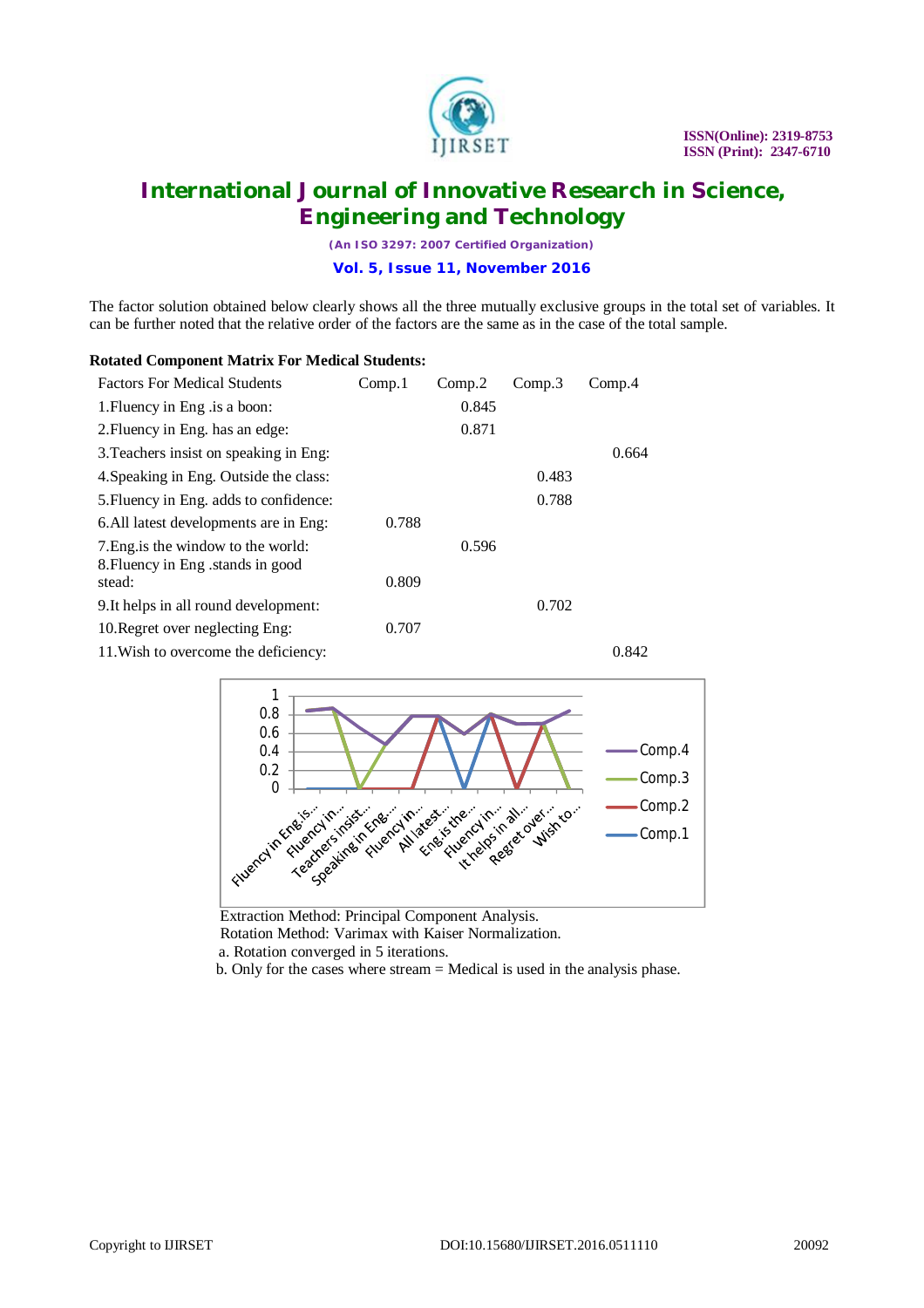

*(An ISO 3297: 2007 Certified Organization)* **Vol. 5, Issue 11, November 2016**

| <b>Factors For Engineering Students</b> | $Comp-1$ | $Comp-2$ | $Comp-3$ | $Comp-4$ |
|-----------------------------------------|----------|----------|----------|----------|
| 1. Fluency in Eng. is a boon            | $-0.113$ | 0.64     | $-0.115$ | 0.077    |
| 2. Fluency in Eng. has an edge          | $-0.042$ | 0.738    | $-0.115$ | $-0.153$ |
| 3. Teachers insist on speaking in Eng.  | 0.036    | $-0.155$ | $-0.193$ | 0.876    |
| 4. Speaking in Eng. Outside the class   | $-0.232$ | 0.257    | 0.17     | 0.538    |
| 5. Fluency in Eng. adds to confidence   | 0.237    | 0.661    | 0.109    | 0.185    |
| 6. All latest developments are in Eng.  | 0.777    | 0.197    | 0.1      | $-0.101$ |
| 7. Eng is the window to the world       | 0.805    | $-0.268$ | 0.063    | $-0.001$ |
| 8. Fluency in Eng. stands in good       | 0.115    | $-0.084$ | 0.862    | 0.033    |
| stead                                   |          |          |          |          |
| 9. It helps in all round development    | $-0.088$ | $-0.059$ | 0.821    | $-0.042$ |
| 10. Regret over neglecting Eng.         | 0.506    | 0.244    | 0.2      | 0.399    |
| 11. Wish to overcome the deficiency     | 0.646    | $-0.034$ | $-0.172$ | $-0.065$ |

#### **Rotated Component Matrix for Engineering Students:**



 Extraction Method: Principal Component Analysis. Rotation Method: Varimax with Kaiser Normalization. a. Rotation converged in 5 iterations. b. Only for the cases where stream = Engineering is used in the analysis phase.

**Conclusion:** From the factor analysis it is observed that the professional students have realized that fluency in English plays a vital role in their lives. They further wish to overcome the deficiency created by neglecting English at Intermediate level in A.P. The students feel that a student with fluency in English has an edge over a student not all that confident in English. They agree that fluency in English is a boon for the professional student as it is the only language of instruction at the undergraduate level. They feel the importance of interacting with teachers and friends in English both in the classroom and outside. They also agree on the point that fluency in English would boost one's confidence levels and help in all round development of one's personality. They realize that English is the window to the world and all the latest developments in various professional fields can be accessed from journals/publications in English. Furthermore, students who are not confident in English regret over their negligence. They also agree that this negligence has further led to the inability to express effectively in future. They all wish to bridge the gap which is being created due to various reasons at the Intermediate level.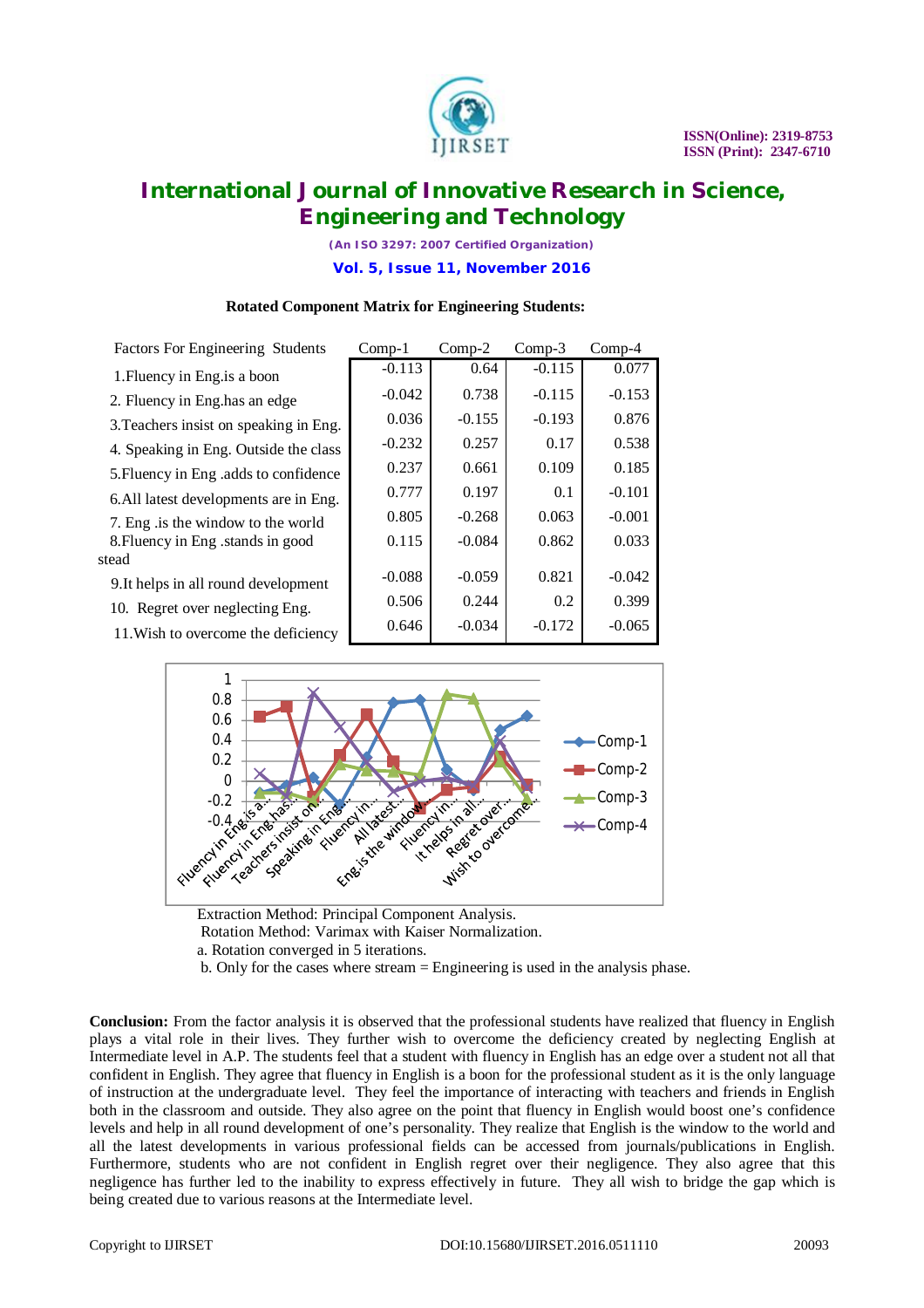

*(An ISO 3297: 2007 Certified Organization)* **Vol. 5, Issue 11, November 2016**

After considering the statistical report, a bridge course is suggested to improve Listening, Speaking, Reading and Writing skills of the students who are not fluent at English. It is an attempt made both through literature and language to improve LSRW skills at the first year of their professional courses. It will try to fill in the gap and help them to come on par with the students that are fluent at English. It can be further suggested that a test of proficiency in English for the students already admitted into professional courses by the respective Institutions will certainly segregate the weaker students from the ones with fluency in English. The suggested bridge is meant for "not so confident in English" students to take up the course and fill in the gap in order to come on par with the regular batch of students. They will follow the course for 35 to 40 hrs in the first semester of their respective professional course for 3-4 credits. This bridge course has to run for only segregated weaker students in order to bridge the gap between students, not so fluent at English with the ones who are fluent at English and following the regular course in English prescribed by the respective Institutions. As medical students don't have English Language in their curriculum, the suggested list of reading given below will definitely be helpful to them who are not so fluent in English and wish to go out of state on a better career prospective. For deeper understanding of any subject and communication at interstate level doctors too need fluency in English. Thus it will certainly prove to be helpful in meeting the professional students' requirements at the time of recruitment and later at various work places. It will also contribute competency, efficiency, necessary life skills and on the whole a holistic development in them.

**Suggested-Reading:** A selection of fictional and non-fictional prose pieces from English and Indian Literature are chosen to introduce the students to different writings and induce the importance of values in life. The list includes different forms like short stories, novels, plays and autobiographies. The suggested writers are:

- **17th Century-18th Century i.** Charles Dickens-Great Expectations,
- ii. Thomas Hardy-The Mayor of Caster bridge,
- iii. Lewis Carroll-Alice's Adventures in Wonderland,
- iv. Arthur Conan Doyle-The Hound of The Baskervilles,
- v. Rudyard Kipling-The Jungle Book,
- **19th Century-20th Century** i. O Henry-Short Stories like Girl, Dream, After Twenty Years,
- ii. H.H. Munro-- Short Stories like The Story Teller, Tea, The Threat
- iii. Mark Twain—The Adventures of Tom Sawyer,
- iv. Somerset Maugham-- Short Stories like Luncheon, The Rain, The Colonel's Lady
- v. G.B. Shaw—Play -Pygmalion,
- **20th century-- Present- i.**R.K. Narayan- Swamy and Friends,
- ii. R.K. Laxman—The Distorted Mirror,
- iii. A.P.J. Abdul Kalam—Wings of Fire,
- iv. Khushwant Singh—The Mark of Vishnu and other Stories,
- v. Anita Desai-The Artist Of Disappearance,

Besides the above suggested reading, daily reading of the news paper will be certainly helpful to the students.

**II. Writing**- Paragraph, Essay, Précis, Reading Comprehension, Letter Writing, Resume writing, emails ,notices and minutes of the meeting.

**III. Speaking and Listening**- Students need to practice by listening to the news daily and speaking to others in English. **IV. English Practice**- Above all, grammar plays a key role both in the written and spoken communication of English. This umbrella term "grammar" includes many smaller components such as tenses, subject verb agreement, prepositions, articles, conjunctions and S+V+O (subject+verb+object) pattern. Thorough practice on all the above components will certainly make the students confident in their expression in English.

#### **REFERENCES**

[1].[www.nytimes.com/2007/01/30/health/30brody.html](http://www.nytimes.com/2007/01/30/health/30brody.html)

- [4] [www.india.com](http://www.india.com)
- [5] [www.aspiringminds.in](http://www.aspiringminds.in)

<sup>[2]</sup> [www.slideshare.net/.../importance-of-english-for-medical-purpose](http://www.slideshare.net/.../importance-of-english-for-medical-purpose)

<sup>[3]</sup>[www.thehindu.com](http://www.thehindu.com)

<sup>[6]</sup> [www.rediff.com](http://www.rediff.com)

<sup>[ 7 ]</sup>[www.businessstandard.com](http://www.businessstandard.com)

<sup>[ 8]</sup> [www.ask.com](http://www.ask.com)